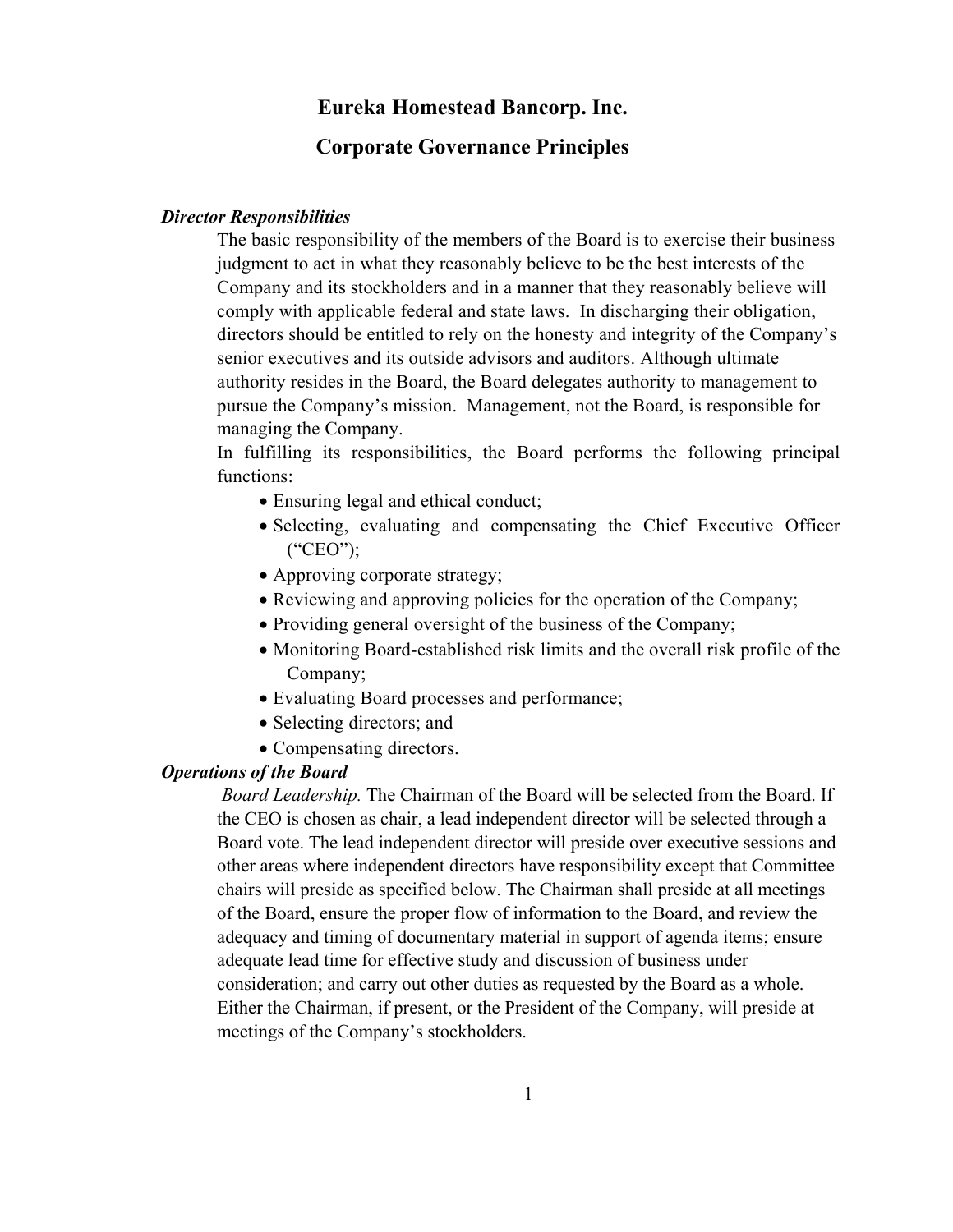*Board Composition.* The Board shall be composed of not less than five (5) and not more than nine (9) members. A majority of the members of the Board shall be independent directors under applicable standards of the Nasdaq Stock Market or such other independence standards that the Board shall establish.

No director may serve on the board of another financial institution or its holding company, or any public company's board, unless such service is approved by the Board and does not violate applicable banking regulations.

B*oard Selection.* The Nominating and Corporate Governance Committee shall be responsible for establishing criteria and the appropriate processes for the selection of nominees for the Board. New directors should be provided the opportunity to participate in a Director Orientation Program.

*Board Meetings.* Directors are expected to attend Board meetings and meetings of committees on which they serve. Directors are expected to spend the time needed and meet as frequently as necessary to properly discharge their responsibilities. The Board expects that information and data distributed in writing to members before meetings should be reviewed in advance of the meeting.

The Chair sets the annual schedule of Board meetings. The CEO, in consultation with the President, will establish the agenda for each Board meeting. Each Board member is free to suggest, in a timely manner, the inclusion of items on the agenda.

The independent directors will meet in executive session at least once a year. The Board will meet at least annually with the Company's executive management team to review the Company's business plans and discuss long-term strategic planning.

*Representing the Company* Management will speak and act on behalf of the Company; individual Board members are not authorized to do so, absent the written approval of the Board or of the CEO.

### *Board Committees*

The Board will have at all times an Audit Committee, a Compensation Committee, and a Nominating and Corporate Governance Committee. All of the members of the Audit Committee, the Compensation Committee and the Nominating and Corporate Governance Committee shall be independent, and each committee shall consist of no less than three members. The Board may, from time to time, establish or maintain additional committees as deemed necessary or appropriate.

At least annually, the Nominating and Corporate Governance Committee, in consultation with the Chairman, CEO and President, shall recommend to the Board the members of each Committee. The Committee Charters adopted by the Board will set forth the purposes, goals and responsibilities of the Committees as well as Committee structure and operations and Committee reporting to the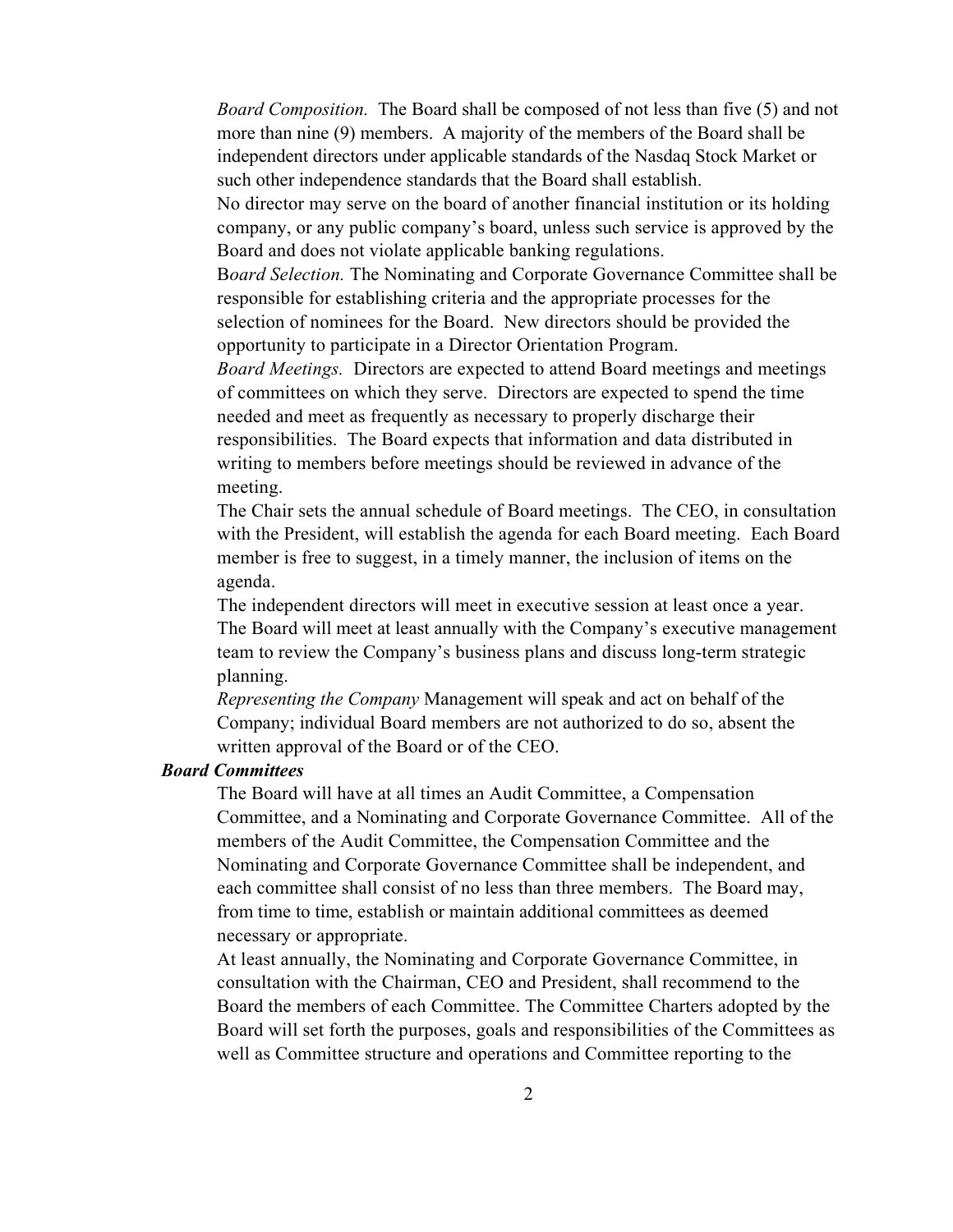Board. Committee meetings will be scheduled by each Committee as appropriate in order to meet its responsibilities.

The Chairs of each Committee shall preside at each Committee meeting and shall report to the Board. In consultation with the appropriate members of the Committee and management, the Committee Chairs will develop the Committee's agenda.

The Committees shall periodically report to the Board on their actions and shall prepare written minutes of each Committee meeting, which minutes shall be provided to the Board.

#### *Director Access to Officers and Employees*

Directors shall have complete and open access to officers and employees of the Company. Any meetings or contacts that a director wishes to initiate should be coordinated through the CEO **or** President, unless it is inappropriate in the circumstance to do so.

#### *Director Compensation*

At least annually, the Compensation Committee will review and consider the appropriateness of the form and amount of Director compensation with a view toward attracting and retaining qualified Directors. The review will take into consideration the extent to which the Company's common stock should be a component of Director compensation. The Committee will also make recommendations on stock ownership guidelines for Directors.

#### *Director Orientation and Continuing Education*

All new directors will be provided the opportunity to participate in a Director's Orientation Program. The Program should contain information necessary to acquaint the new director with strategic, financial, fiduciary and other issues and corporate policies deemed necessary for the Director's performance of his or her duties.

All directors are encouraged to participate in continuing education programs throughout the year, including programs addressing legal, financial, regulatory and industry-specific topics, including programs sponsored by nationally recognized educational organizations not affiliated with the Company.

# *CEO Evaluation, Executive Compensation and Management Succession*

*Evaluation of the CEO.* For purposes of reporting to the Board, the Compensation Committee will conduct an annual review of the CEO's performance, as set forth in its Charter, and recommend appropriate levels of compensation of the CEO in terms of salary, bonus and other benefits. The Board of Directors will review the Compensation Committee's analysis and conclusions in order to ensure that the CEO is providing the best leadership for the Company in the long- and short-term and that CEO compensation is appropriate.

*Evaluation and Compensation of Executive Management.* At the beginning of each year, the CEO shall review with the Compensation Committee the